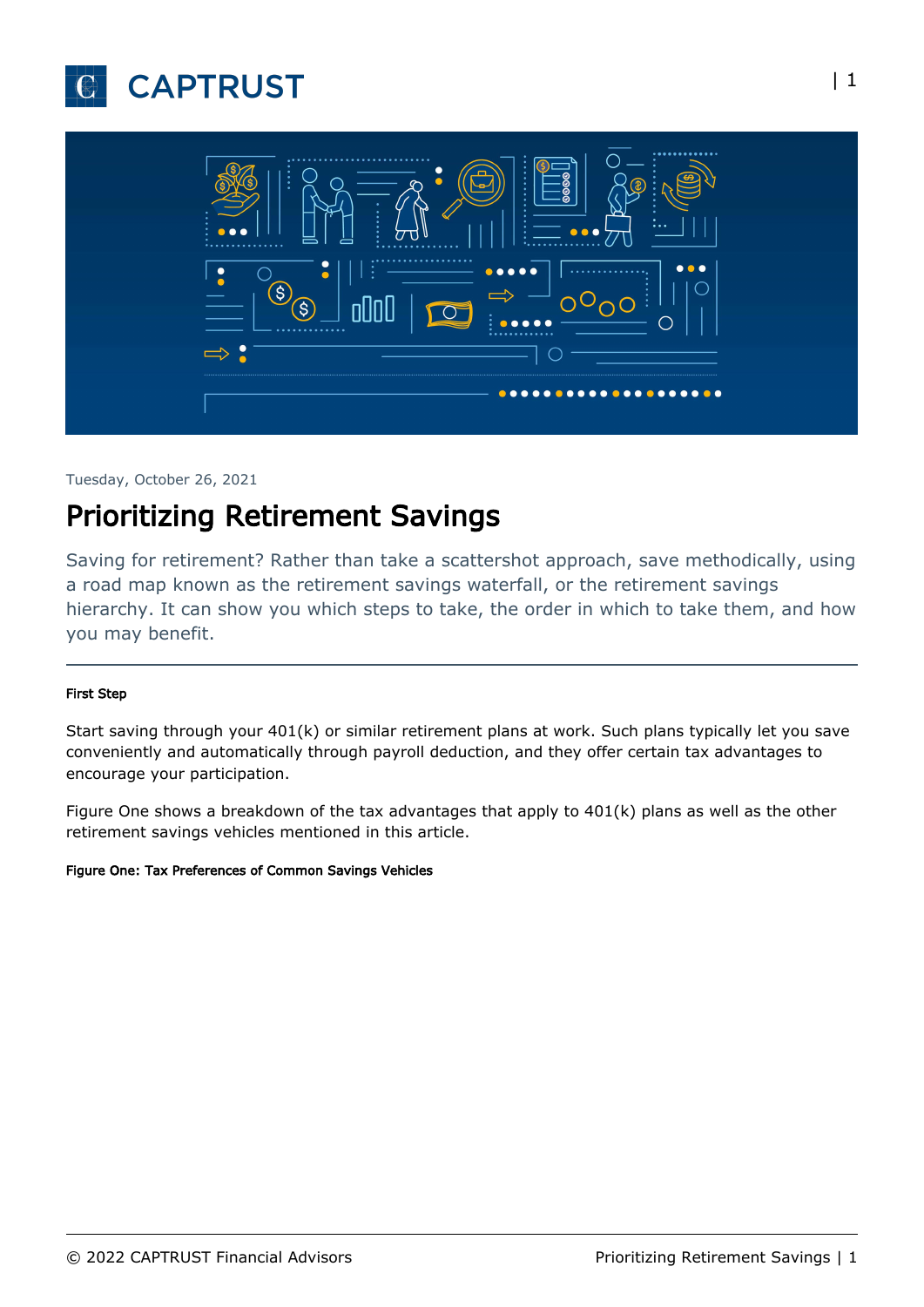

| <b>VEHICLE</b>                                                     | <b>TAX DEDUCTIBILITY</b><br>OF CONTRIBUTIONS | <b>TAX-DEFERRED OR</b><br><b>TAX-FREE GROWTH</b><br>OF ASSETS | <b>TAX-FREE</b><br><b>DISTRIBUTIONS</b> |
|--------------------------------------------------------------------|----------------------------------------------|---------------------------------------------------------------|-----------------------------------------|
| <b>Traditional Retirement</b><br>Accounts (401(k),<br>403(b), IRA) |                                              |                                                               |                                         |
| <b>Roth Retirement</b><br>Account (401(k),<br>403(b), IRA)         |                                              |                                                               |                                         |
| <b>Health Savings</b><br><b>Account</b>                            |                                              |                                                               |                                         |

Note that assumptions and conditions apply. Please consult your tax and financial advisors about your specific circumstances.

Start saving as soon as possible. "The first dollars you save for retirement are the most productive," says CAPTRUST's Steve Morton, a wealth management advisor based in Greensboro, North Carolina. This is because you have the maximum amount of time for those dollars to grow.

An added bonus: Your employer may encourage you to save by offering to match your contributions. "That's free money," Morton says, so be sure to take advantage.

Consider the following example.

Suppose that your gross annual pay at work is \$100,000, and your employer has a retirement plan, such as a 401(k) plan or a 403(b) plan. Suppose, too, that your employer offers to match 50 cents for every dollar you contribute up to a maximum of 6 percent of your pay.

In that case, Morton says, if you kick in \$6,000 to the plan in a given year, your employer will put in \$3,000 as a match, for a combined total of \$9,000.

That's an immediate 50 percent return on your money, Morton says. "So don't pass it up. Once you get into the groove of saving, you won't miss it."

There's a cap on the total amount you can elect to set aside in your 401(k) plan, but the limit can increase each year with inflation, says Patricia A. Thompson, former chair of the Tax Executive Committee of the American Institute of Certified Public Accountants.

For 2022, the total employee pre-tax and Roth contribution limit to all plans for those under 50 is projected to go up from \$19,500 for 2021 to \$20,500. The catch-up contribution limit should stay the same at \$6,500, so if you're age 50 or older, your 401(k) employee contribution limit should be \$27,000 in 2022.<sup>1</sup>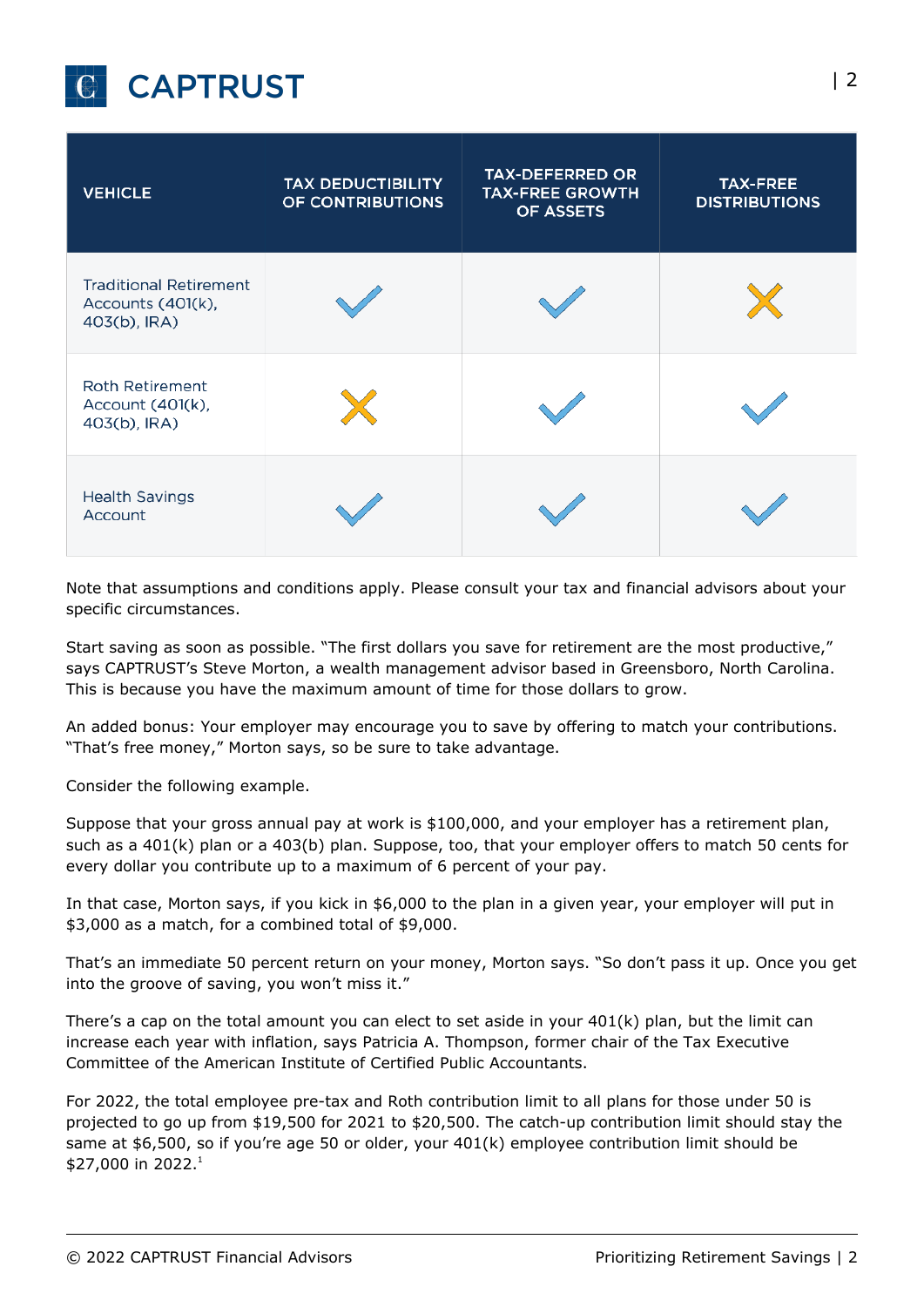

#### Roth or Not?

Your employer may give you the option to save through a designated Roth account, Morton says. It's technically a separate account in a 401(k) or similar plan to which designated Roth contributions are made.

The chief difference involves taxes. With a regular  $401(k)$ , contributions are made with pre-tax dollars, so you get an immediate tax deduction—a further incentive to save. Withdrawals, however, are subject to tax.

With a Roth account, contributions are made from your after-tax dollars, but withdrawals are typically tax-free. In other words, with a regular  $401(k)$ , the tax break is up front; with a Roth  $401(k)$ , it's on the back end.

A Roth 401(k) can be "a very nice rainy-day savings account," says Geoffrey T. Sanzenbacher, a research fellow at the Center for Retirement Research at Boston College. "If your employer offers a traditional and a Roth option, you need not choose between them," he says. "You can save in both."

This move helps investors diversify retirement savings from a tax perspective, winding up at retirement with two pots of money from which to draw, one containing pre-tax dollars, the other aftertax money.

Which approach you take may also depend on where you stand in the savings cycle, Morton says.

For example, if you're just starting out in the workplace, you may only be able to afford to save enough to qualify for the full matching amount from your employer. In that case, you may want to choose the traditional 401(k) account because it'll give you the maximum up-front tax break. If you're in your early 50s, however, you may want to put all of your retirement savings at work into the Roth 401(k) account. Of course, your specific tax situation should also be an important part of this analysis and may lead to a different conclusion, Morton says.

#### The HSA

Next in the retirement plan hierarchy is the health savings account, or HSA. Among its advantages:

- You can claim a federal income tax deduction for HSA contributions even if you use the standard deduction on your federal tax return (instead of itemizing deductions).
- Growth inside the account is sheltered from tax.
- Withdrawals (also known as distributions) are free of federal income tax if they are used to pay for certain medical expenses. The list is broad, from acupuncture and ambulance services to wheelchairs and X-rays. Physician, surgeon, and dentist services count too. And because of a change in federal law through the CARES Act, tax-free withdrawals can also be used to cover over-the-counter medicine (whether or not prescribed) and menstrual care products. Withdrawals for other purposes are subject to tax and possible penalty.
- An HSA is portable. It stays with you if you change employers or leave the workforce.

Your HSA can be a valuable savings tool with some flexibility, Morton says. One strategy is to use the amount in your account to pay for medical expenses for you and your family and let your remaining HSA balance grow by selecting an appropriate investment mix, shielded from tax, he says. Another strategy is to pay all your medical expenses out of pocket, letting the entire HSA account balance grow.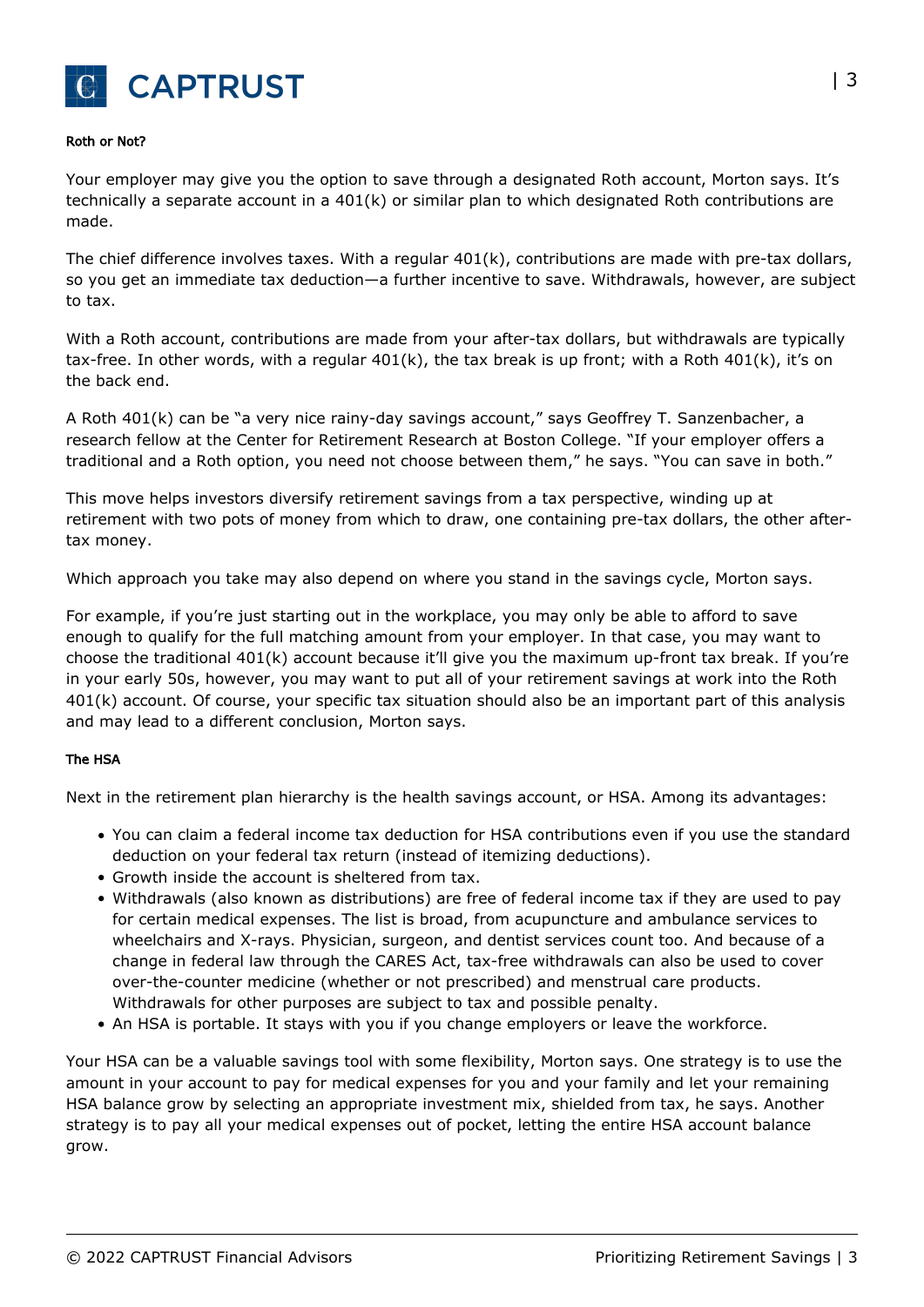

Keep in mind that HSAs aren't for everyone. For one thing, you must have a high-deductible health insurance plan to accompany it. This means that your upfront and out of pocket costs may be higher than with other health insurance plans.

#### Back to Work

Once you've put enough in your 401(k) to qualify for the full employer match and you've stashed away money in an HSA, consider saving even more in your 401(k).

"I'd go the full boat," Thompson says, because any additional amount you save, up to the annual maximum (generally \$19,500 for 2021, with a projected amount of \$20,500 for 2022) is done on a pre-tax basis, and your earnings grow on a tax-deferred basis.

Also, Thompson says, a 401(k) or other similar retirement savings plans is portable. Even if you change jobs, you typically have the option to transfer it directly to your new employer's plan or to consolidate it in an individual retirement account (IRA) while your funds keep growing with no immediate tax consequences.

A 401(k) is not the only way to save, of course, and there are limits, too. If your plan allows for aftertax contributions you may be able to save more. For example, the 415(c) defined contribution plan maximum annual additions for all sources is projected to increase from \$58,000 to \$61,000 in 2022.<sup>2</sup>

Also, your employer's plan may impose a lower limit on contributions than the law allows. If you are a manager, owner, or highly compensated employee, the plan might limit your contributions so that it passes certain required tests.

#### IRA Option

Another option is an IRA. With a traditional IRA, you may qualify for an income tax deduction for contributing, your account can grow on a tax-deferred basis, and your withdrawals are subject to income tax (and a penalty if you're under 59 1/2, unless an exception applies).

With a Roth IRA, there is no up front income tax deduction for contributing, your account can grow, shielded from tax, and withdrawals of contributions are tax-free. Withdrawals of earnings may escape federal income tax if you meet certain rules—generally, if you've held the account for at least five years and you're 59 1/2 or older.

For 2021, the most you may contribute overall to a traditional or Roth IRA is \$6,000 (or \$7,000 if you're 50 or older). This number is projected to stay the same in 2022.

However, a potential problem involves income limits.

If you seek a federal income tax deduction for contributing to a traditional IRA, your federal adjusted gross income (AGI) for 2021 generally must be below \$76,000 if you're single and \$125,000 if you're married and file a joint return. For 2022, if you or your spouse are covered by an employer plan, these numbers are predicted to increase to \$78,000 and \$129,000, respectively. If you do not have access to an employer plan, then there are different AGI limits that determine deductibility.

For Roth IRA contributions, your federal AGI for 2021 generally must be below \$140,000 if you're single and \$208,000 if you're married and file a joint return. For 2022, these numbers are predicted to increase to \$144,000 and \$214,000, respectively.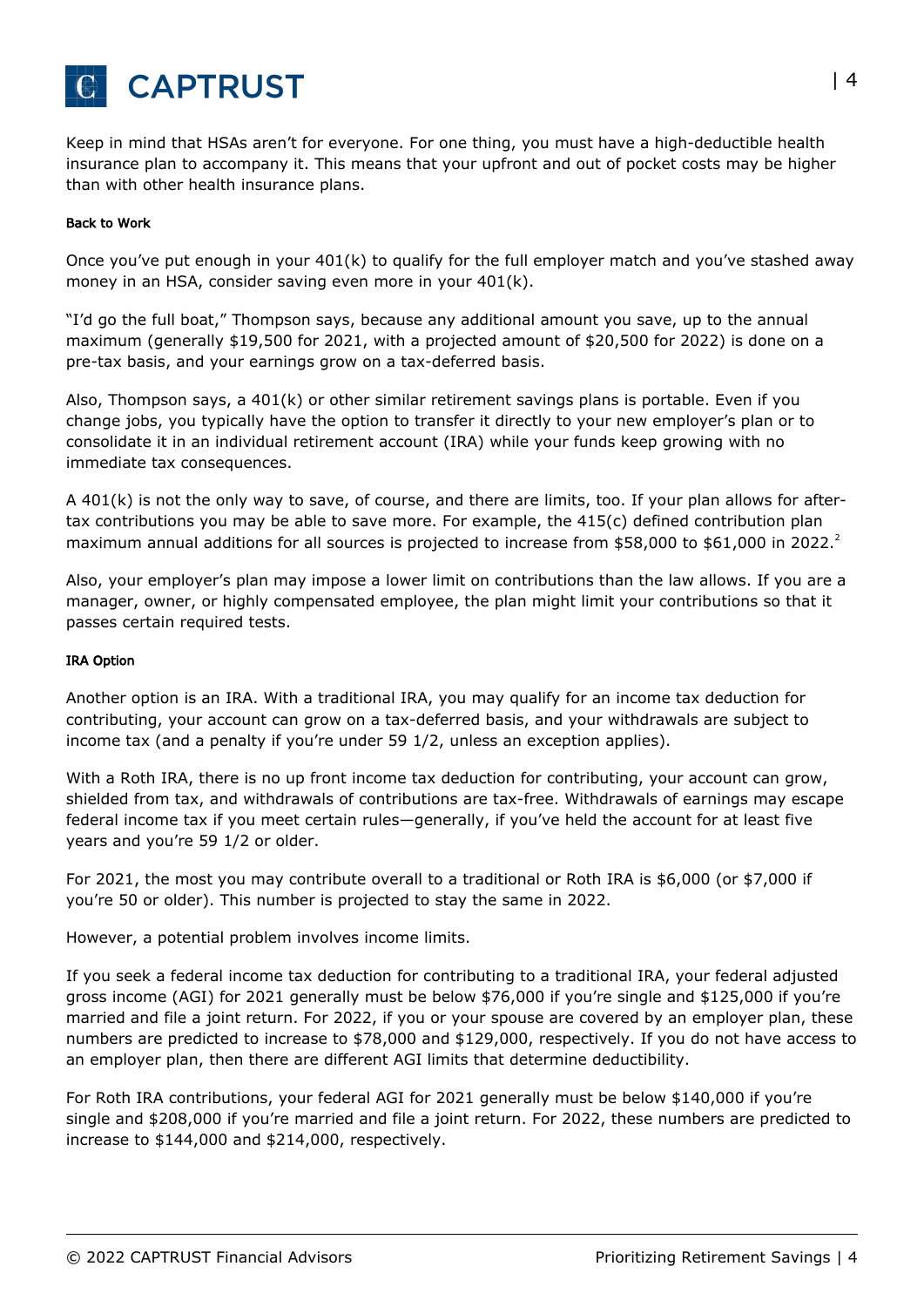

These limits may increase in future years with inflation, but you still may not qualify. That's one reason why a retirement-savings plan at work may be your first and best option. In most cases, you can contribute no matter how high your income, and you may not be eligible to contribute to an IRA anyway, based on your income.

#### Backdoor Roth

To sidestep income limits on regular contributions to an IRA, you may be able to make a nondeductible contribution to a traditional IRA, Thompson says.



Although you can't put in more in any given year than the overall contribution limit that applies to traditional and Roth IRAs, your ability to contribute won't be restricted based on your income, she says.

Once you've made the contribution, you can promptly move the money from the nondeductible IRA to a Roth IRA—a technique known as a backdoor Roth IRA. Assuming you have no other IRAs, tax will be due at that point only on the earnings, if any, in your nondeductible IRA, Thompson says. If you have other IRAs, however, the tax consequences can be more complicated.

It's important to note that pending tax law changes may affect some of the options we've described. For example, the House Ways and Means Committee has proposed new measures that would prohibit Roth conversions for individuals with taxable income of more than \$400,000 and married couples with taxable income of more than \$450,000 as of December 1, 2031. Despite the 10-year phaseout, the policy change could immediately affect financial planning for people who have complex estates and generational transfers.

#### More Options

Save in a taxable account. For example, put money directly into a mutual fund or brokerage account. You won't get a federal tax deduction, but if you invest for growth alone, your account can grow tax efficiently. Taxes are typically due only when you cash out.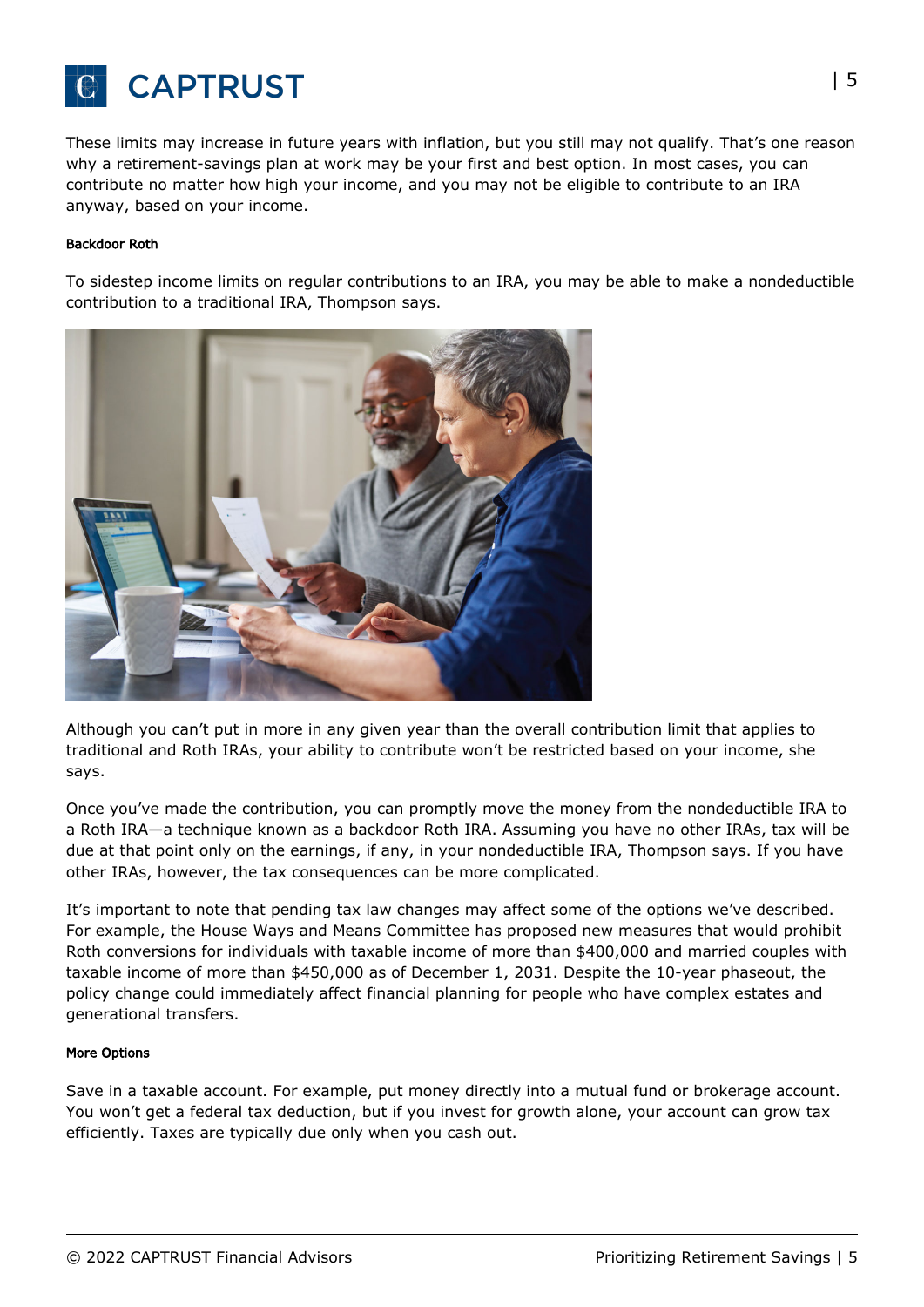

If your employer allows, set aside part of your pre-tax income at work through a nonqualified deferred compensation plan, Thompson says. Tax is deferred on your contributions and earnings. Withdrawals are taxable. But be careful: The money is considered part of the general assets of your employer, subject to creditors' claims in bankruptcy.

Weigh whether to pay down any high-interest debt and then your home mortgage. "The [stock] market can go up, the market can go down, but you know what the rate is on your mortgage," Thompson says, so you know what your rate of return will be in paying it down or paying it off.

While a retirement-savings plan at work is "a great way to save for the long-term goal of retirement," it can be "a terrible way to save" for other long-term goals, such as college savings, Morton says.

A key issue involves liquidity, Sanzenbacher says. In exchange for the many tax advantages of a 401(k) or other such plan, you typically have limited access to your funds (until retirement or certain other life changes).

If you do make withdrawals prior to retirement, you'll not only face federal income tax (and state tax, depending on where you live), but also a 10 percent early withdrawal penalty (depending on your circumstances), he says.

While it can be hard to figure out where to put the money you save for retirement when there are multiple types of accounts you can open, the savings hierarchy can help retirement savers prioritize. By understanding where your money should go first, and then where any extra money should be funneled, you're making a smart decision for your future.

Keep in mind that everyone's situation is unique. While very few people ever regret saving too much for retirement, it is always a good idea to talk to your financial advisor about a personalized strategy for your retirement savings priorities.

<sup>1</sup> Godbout, Ted, "Major Increases Forecast for 2022 Contribution and Benefit Limits," napa-net.org

<sup>2</sup> Ibid

## Author(s)



Neil Downing

<https://www.captrust.com/people/neil-downing/>